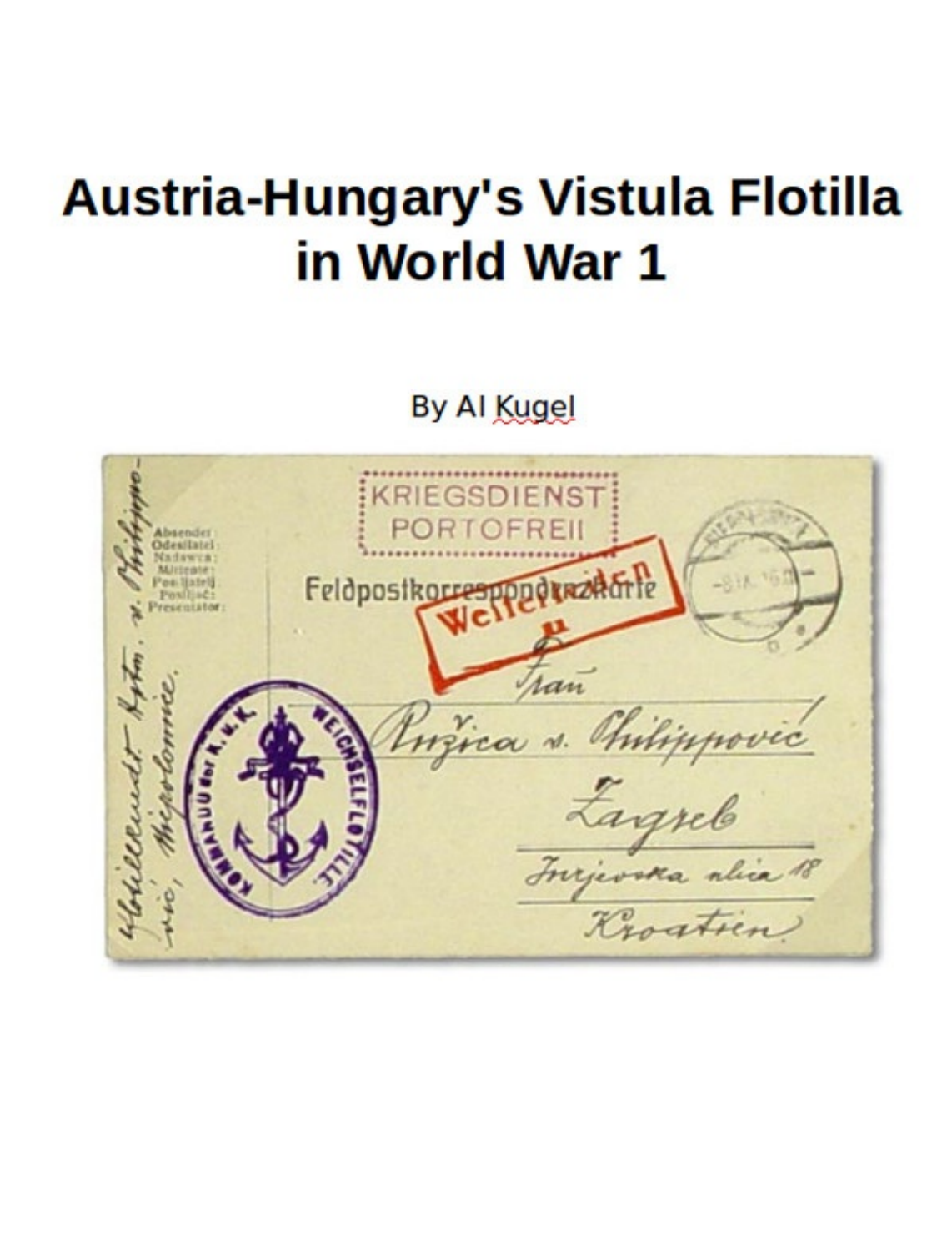# **Austria-Hungary's Vistula Flotilla in World War 1**

by Al Kugel

The Vistula Flotilla was created on 30 July 1914, two days after Austria declared war on Serbia. At that time, a handful of steamers were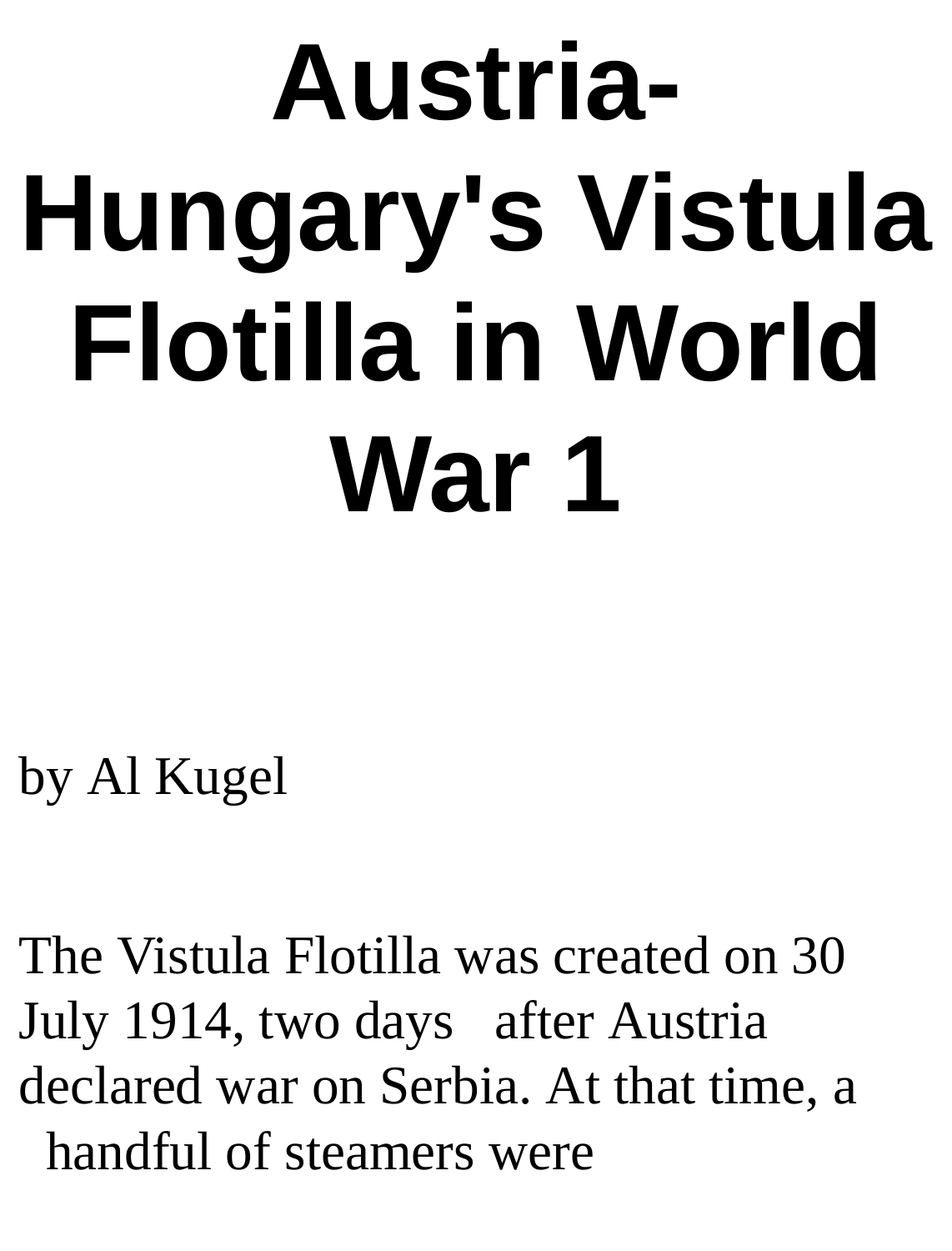commandeered, equipped with armor plating and cannons and deployed to protect Austrian shipping from Russian attacks. Headquartered at Krakow and initially operating out of bases at Niepolomice and Nadbezezie in Austrian Galicia, the flotilla extended its activity northward after the successful campaign of 1915 when the Russians were driven out of Poland. Later, the gunboats served largely as escorts (primarily against attacks by bandits) for the tugs and barges moving supplies for the military forces operating further to the east

Sailors and other personnel of the flotilla could send cards and letters free of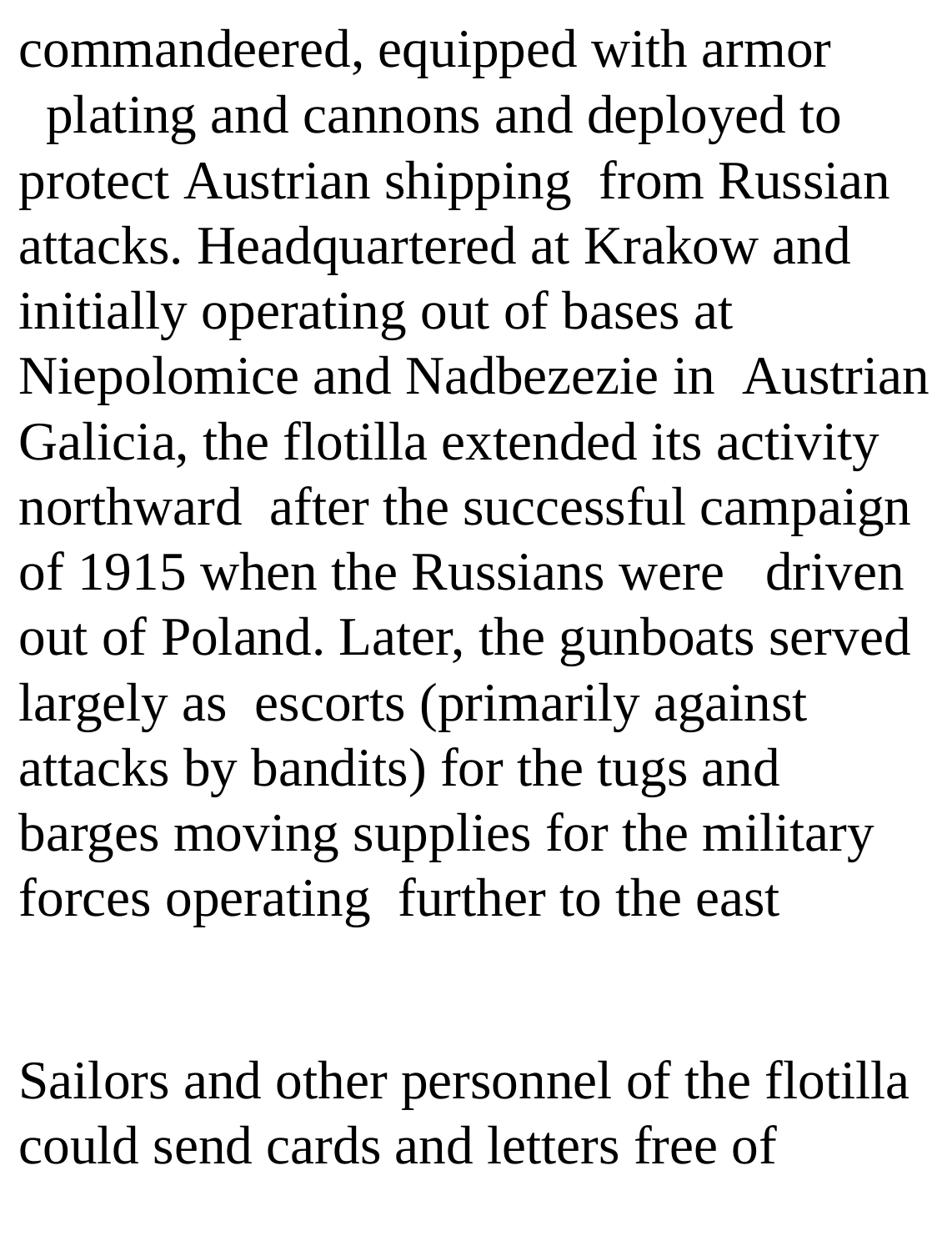postage as members of theAustro-Hungarian military forces. In facts the only stamps seen on flotilla mail come on clippings from parcel cards used to send packages home. In order to qualify for free franking, an official unit cachet to be applied to the covers.To satisfy this need, a substantial variety of such markings were produced, thus providing the primary basis for the story in this story.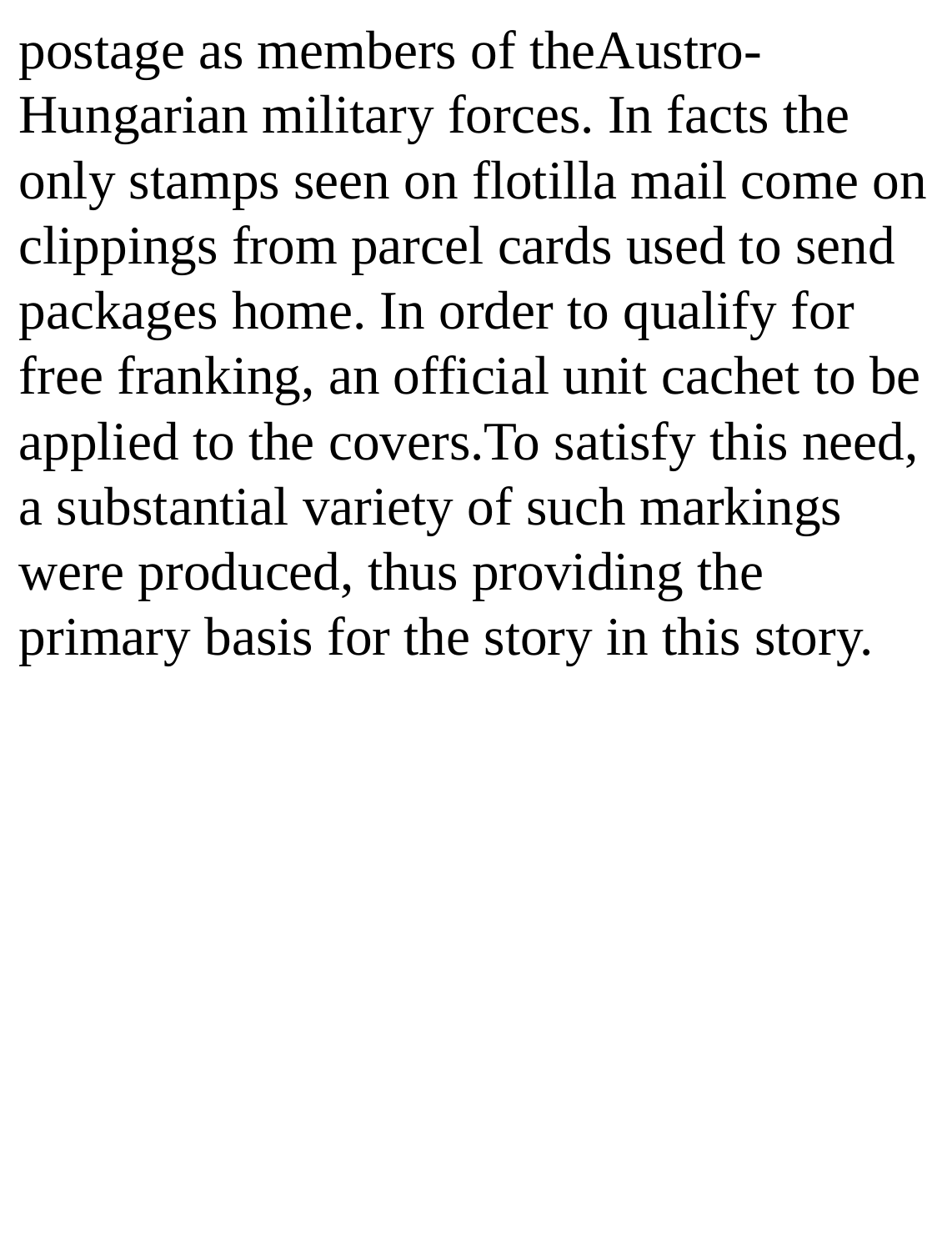Lappearsterleatnant v. Chilippovici, Krokan Feldpost Herrn h. si h Hauptmann d. R. Withelm gregorit Zensuriert Lagret.

*Cover mailed in October 1914 from Krakow to Zagreb by first Lt. of Engineers Mijo von Philippovic, commander of the flotilla*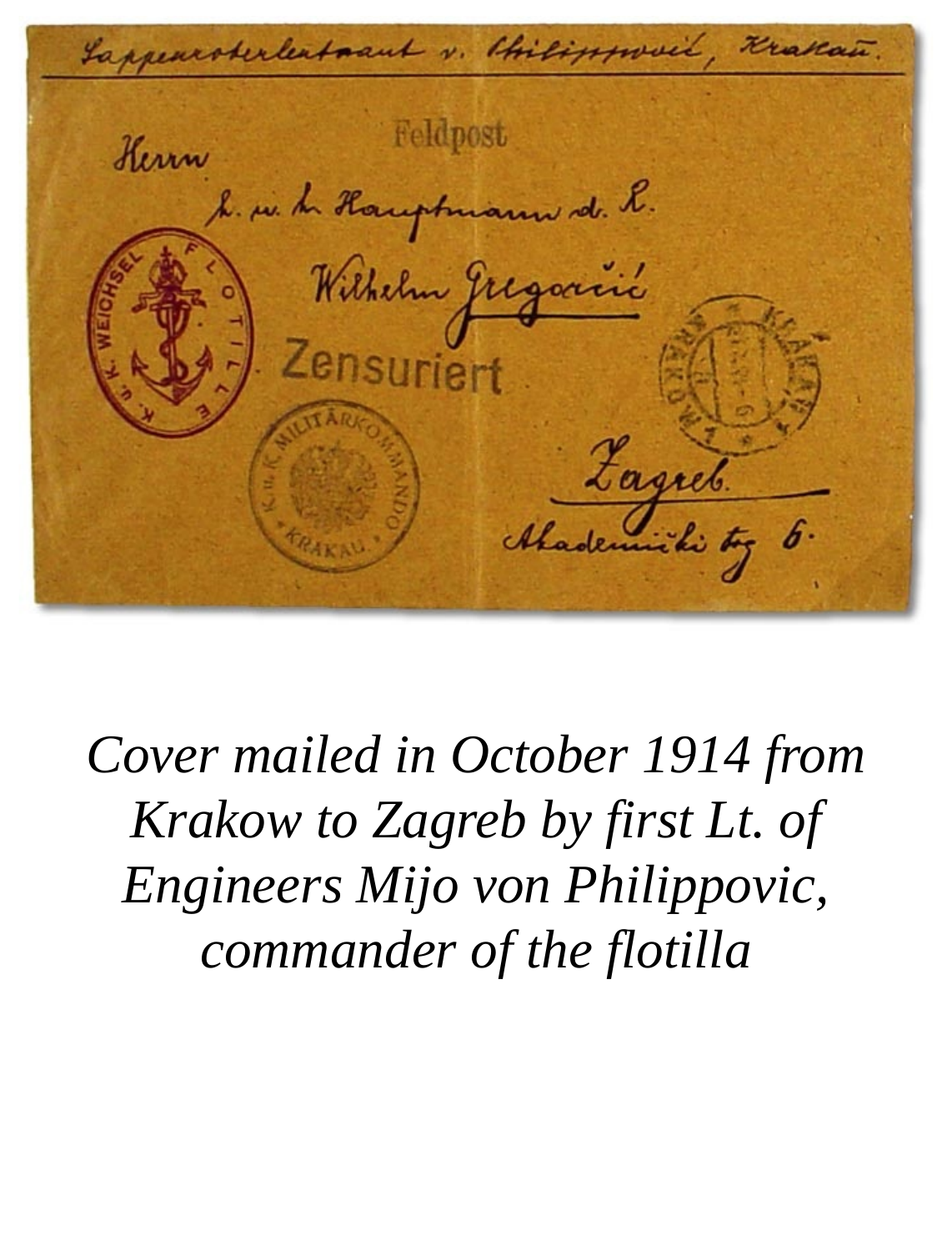Note cachets of the "Imperial & Royal Military Headquarters in Krakow" (in black) and the "I & R Vistula Flotilla" (in violet).

With patience and diligent search, Vistula Flotilla mail can be acquired. However, it is collected by a number of avid philatelists, especially specialists in Polish material. As a result, competition for unusual items is keen. In fact, some of the unit markings are very elusive, and assembling the examples shown here has taken more than two decades.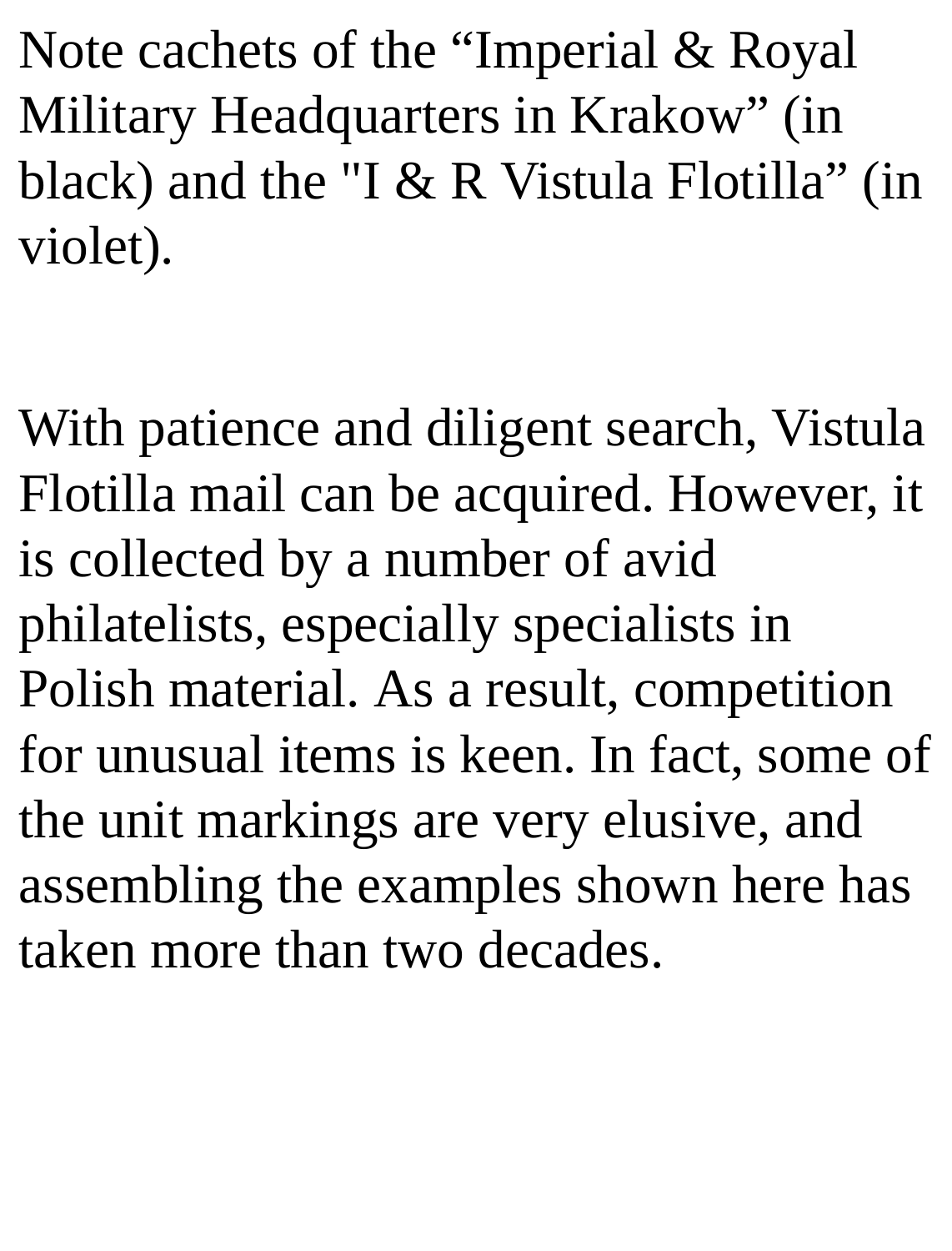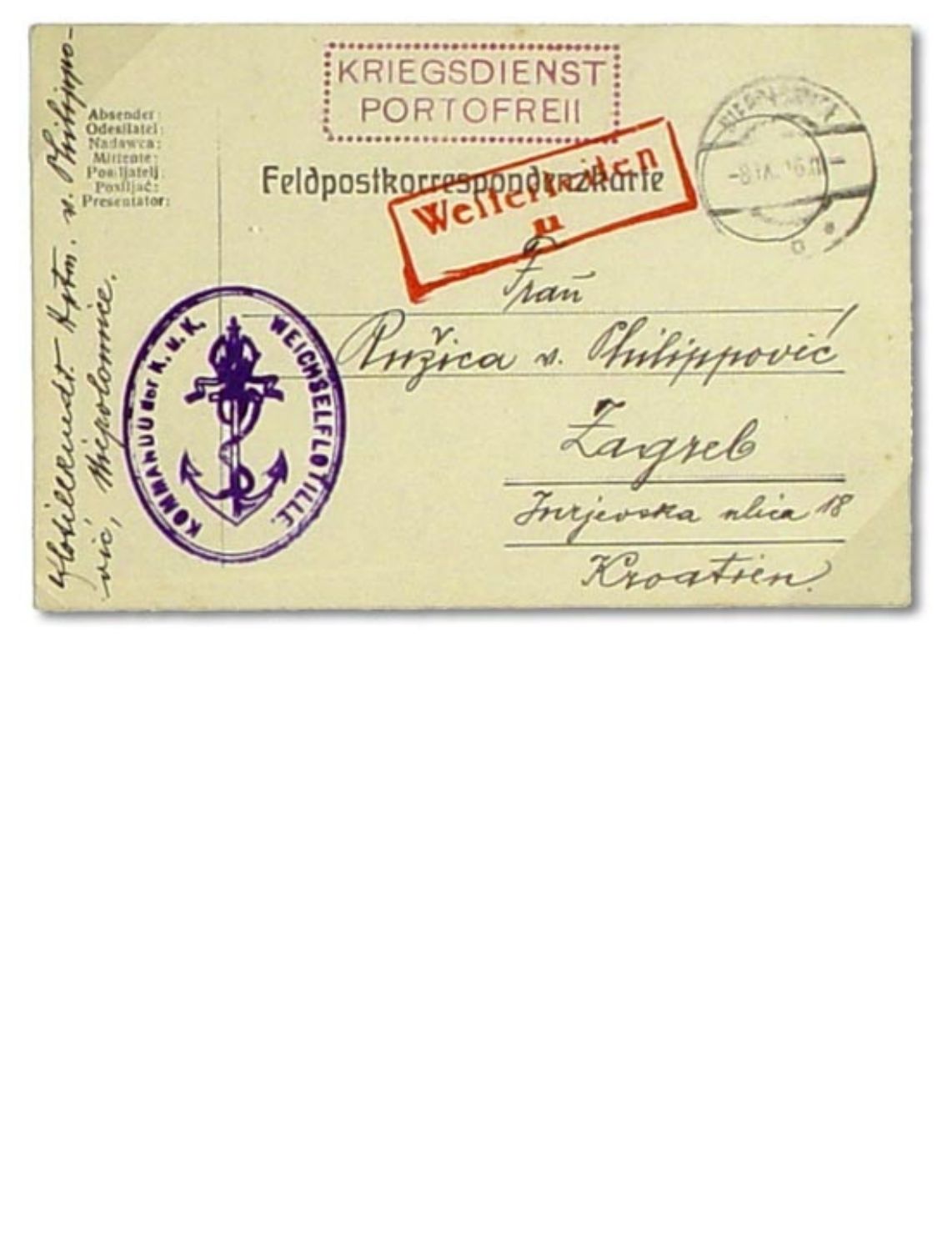### *Cover showing new origin at Niepolomice*

By 1916, the headquarters of the flotilla had moved to Niepolomice, about a dozen miles downstream from Krakow. Von Philippovic was still the commander but had been promoted to Captain, as confirmed by this postcard he mailed to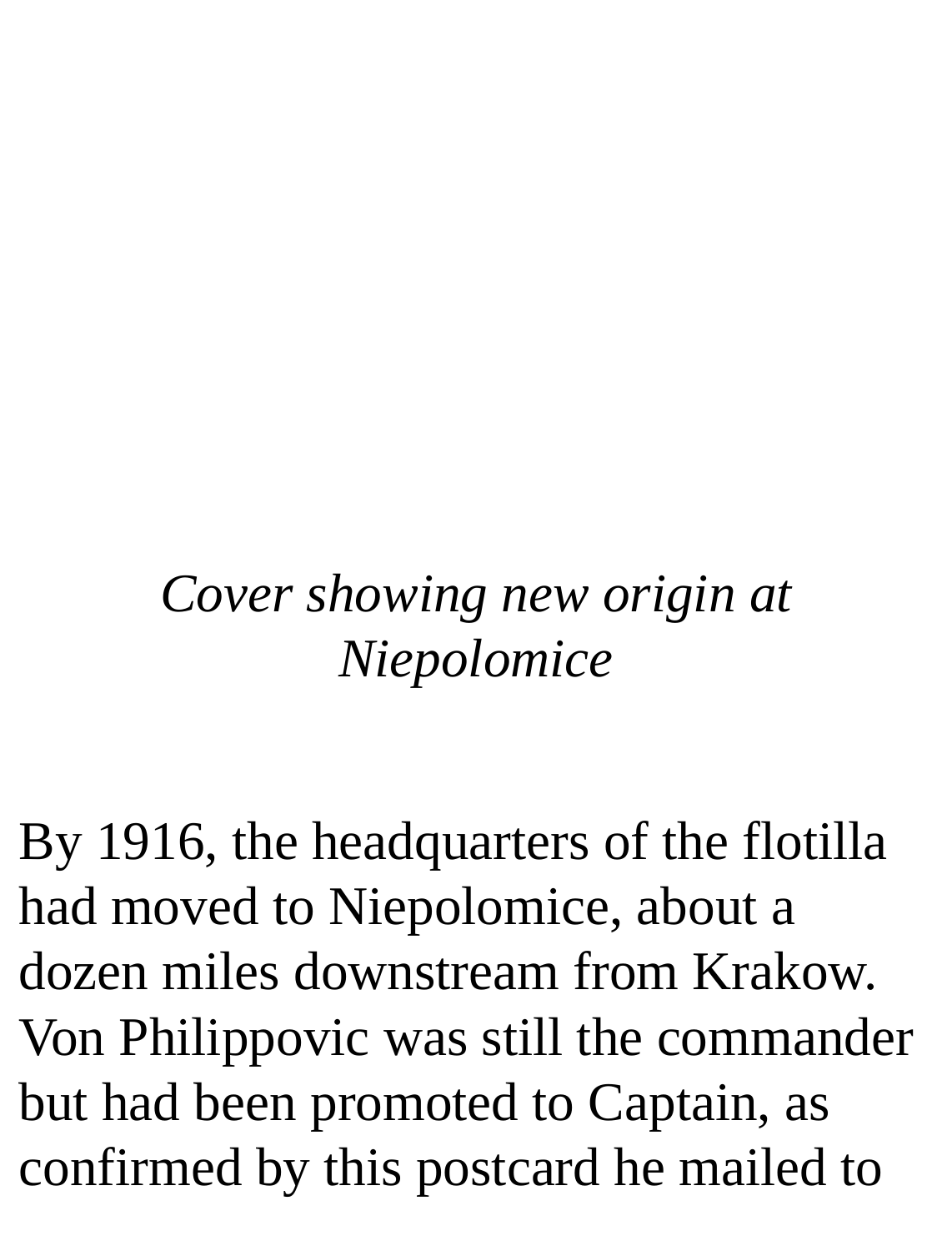his wife in Zagreb. It has three cachets: one for the "Headquarters of the I & R Vistula Flotilla." while the others are generic markings and indicate "Military Service/Postage Free" and "to be Forwarded".

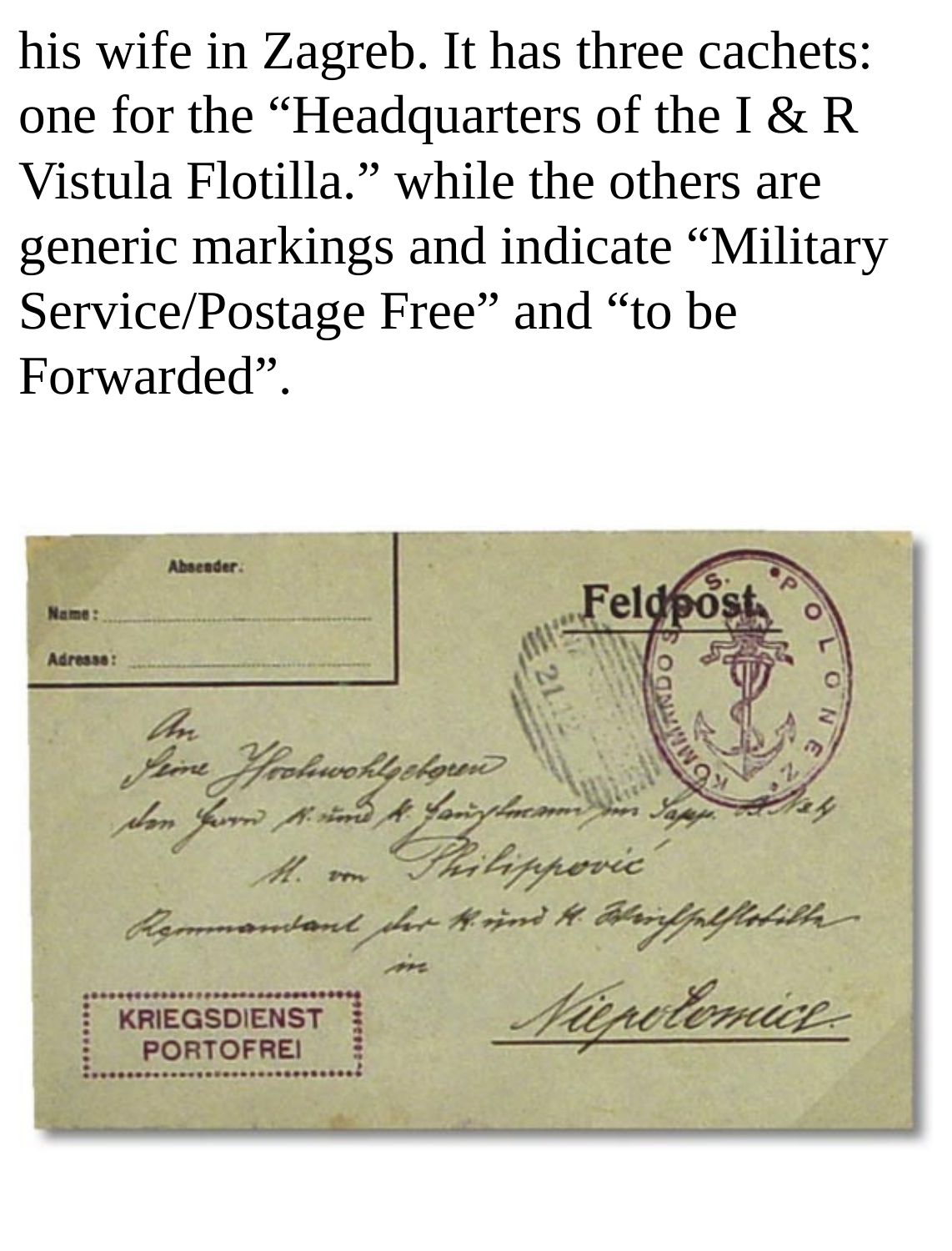#### *Cover with cache of S.M.S. Polonez*

This fieldpost cover was sent by First Lt. of Engineers Polivka, who was the commander of *S.M.S. Polonez*, to flotilla commander Capt. von Philippovic in Niepolomice and is marked with the official cachet of the ship.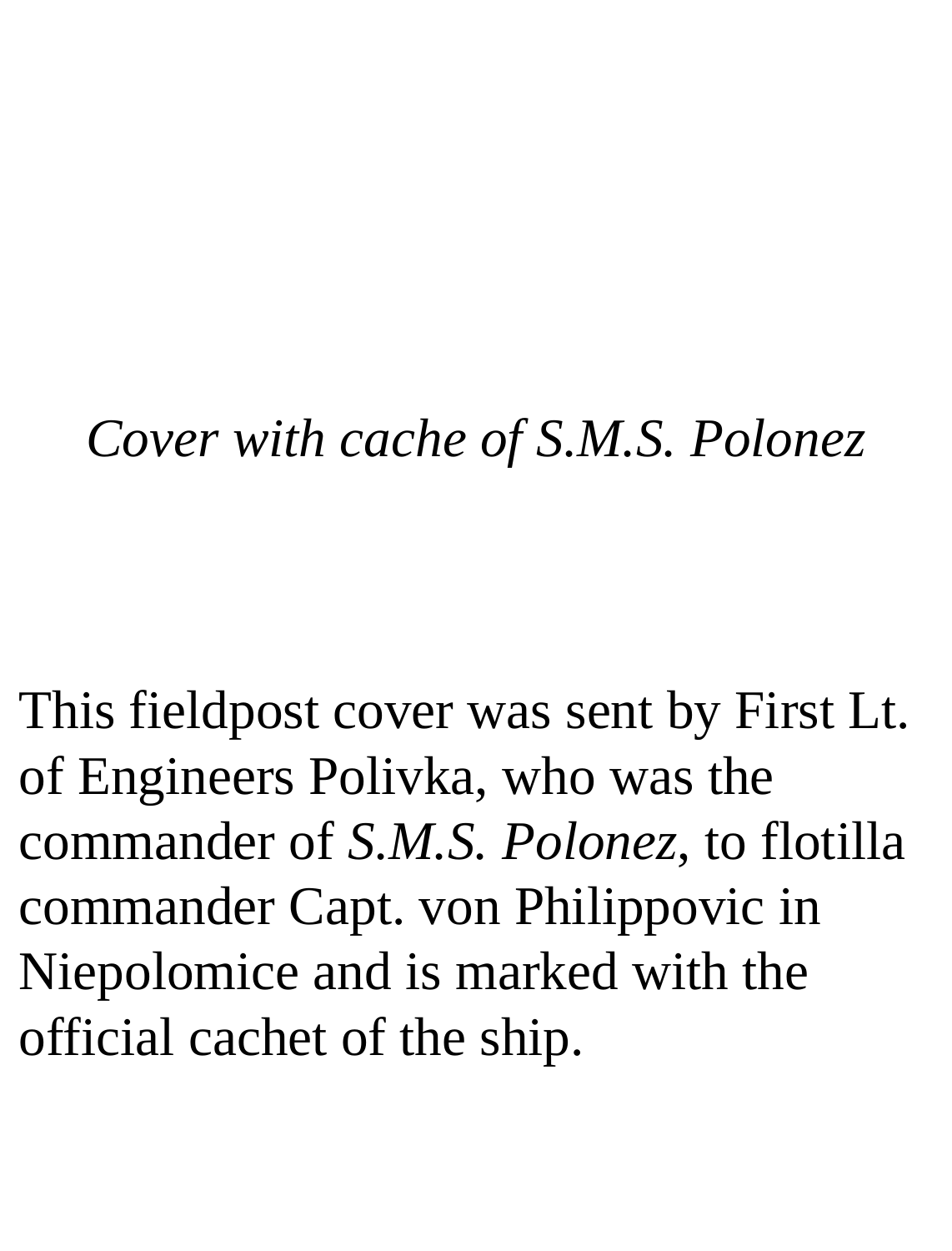

Raum zum Aufkleben der Brief. marken Miejsce do przyĥ **JOHN OSTE** h **POLD** Unterschrift das istempel ru dyr. Postbhamten Podpis uracdatka Trn poeztowygo пустово 1 Product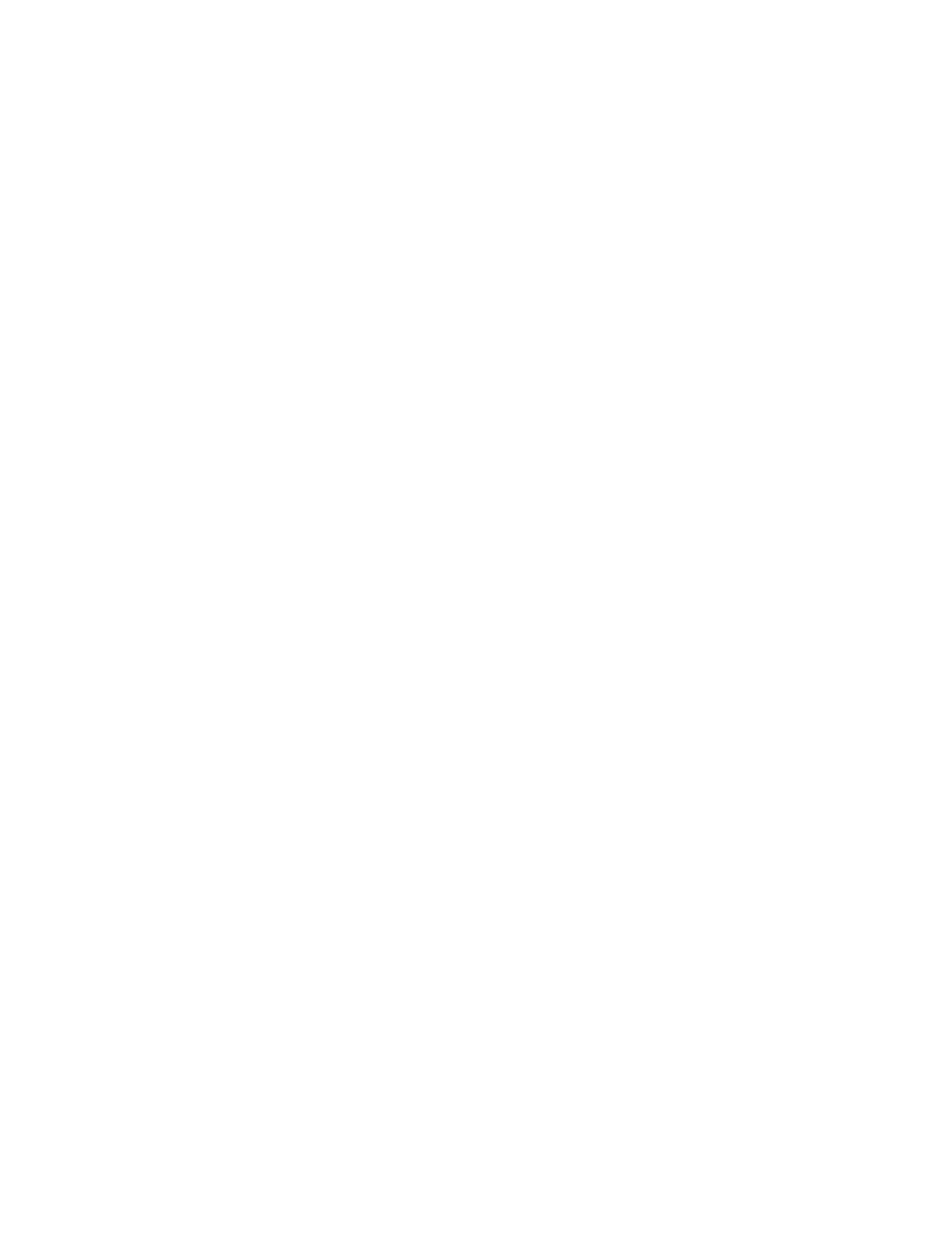## *Packages from sailors with pre-paid franking*

Mail other than cards and letters required payment of postage, thus these examples from packages sent by the sailors provide examples of prepaid franking. As shown by the cachets, these items originated from *S.M.S. Melszryn* and *S.M.S. Neptun* but presumably posted at the nearest civil post office.

*[Original article appears to be from the year 2002.]*

Published by the Military Postal History